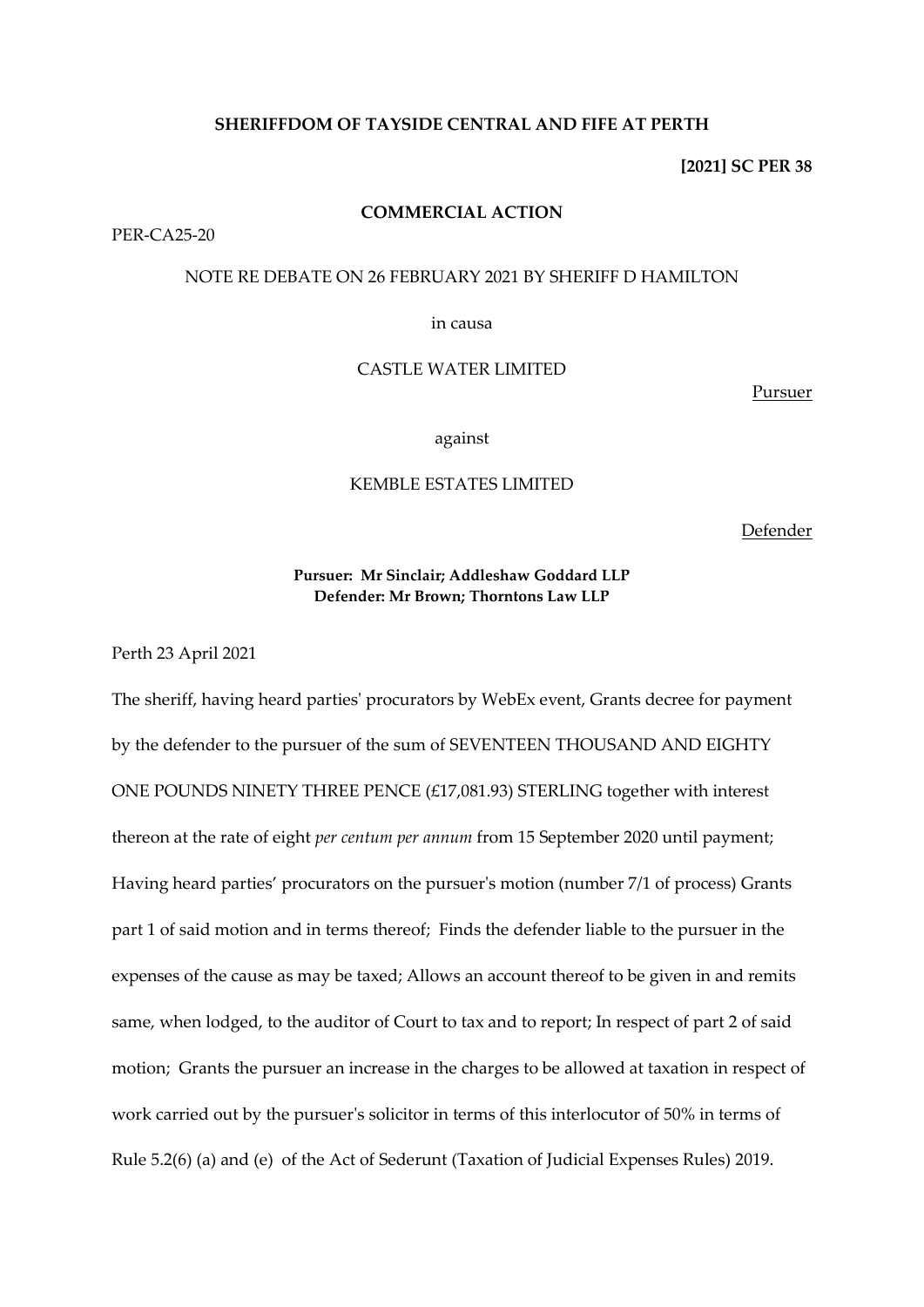#### **NOTE:**

[1] The Water Services etc (Scotland) Act 2005 (the 2005 Act) makes provision for, *inter alia*, the granting of licences to others to provide certain water and sewerage services. The pursuer is such a licensed provider. A licensed provider is obliged to provide certain services in terms of their licence. They have limited power to withhold services. A licensed provider will have obligations to the water authority to pay certain charges, referred to as "wholesale charges". Those charges are due whether or not the licensed provider recovers charges it makes on those who are supplied services. Certain services can be disconnected with the consent of the water authority (section 18 of the 2005 Act), but some services, such as sewerage, cannot be disconnected.

[2] A licensed provider can find itself in a situation whereby it has an obligation to pay wholesale charges to the water authority, but has difficulty in recovering those charges from its customer. It is a normal commercial risk when a business contracts for goods and services which it hopes to onward supply, that the end customer defaults on payment, thereby leaving the business in some difficulties. The difficulty for the licensed provider in terms of the 2005 Act is that it has no control over to whom it supplies its services and has no power to withhold services. That is the background to this case.

[3] The 2005 Act makes provision for the supply of water and sewerage to a premises where the occupier of the premises has not made arrangements with a provider for the supply of water or sewerage services or both. In such circumstances, the parties are, in terms of section 20A of the 2005 Act, subject to the Deemed Contract Scheme as regards the licensed provider's provision of water and waste services to the premises. The parties to the deemed contract are termed the *"*relevant parties*".* The terms and conditions of the Deemed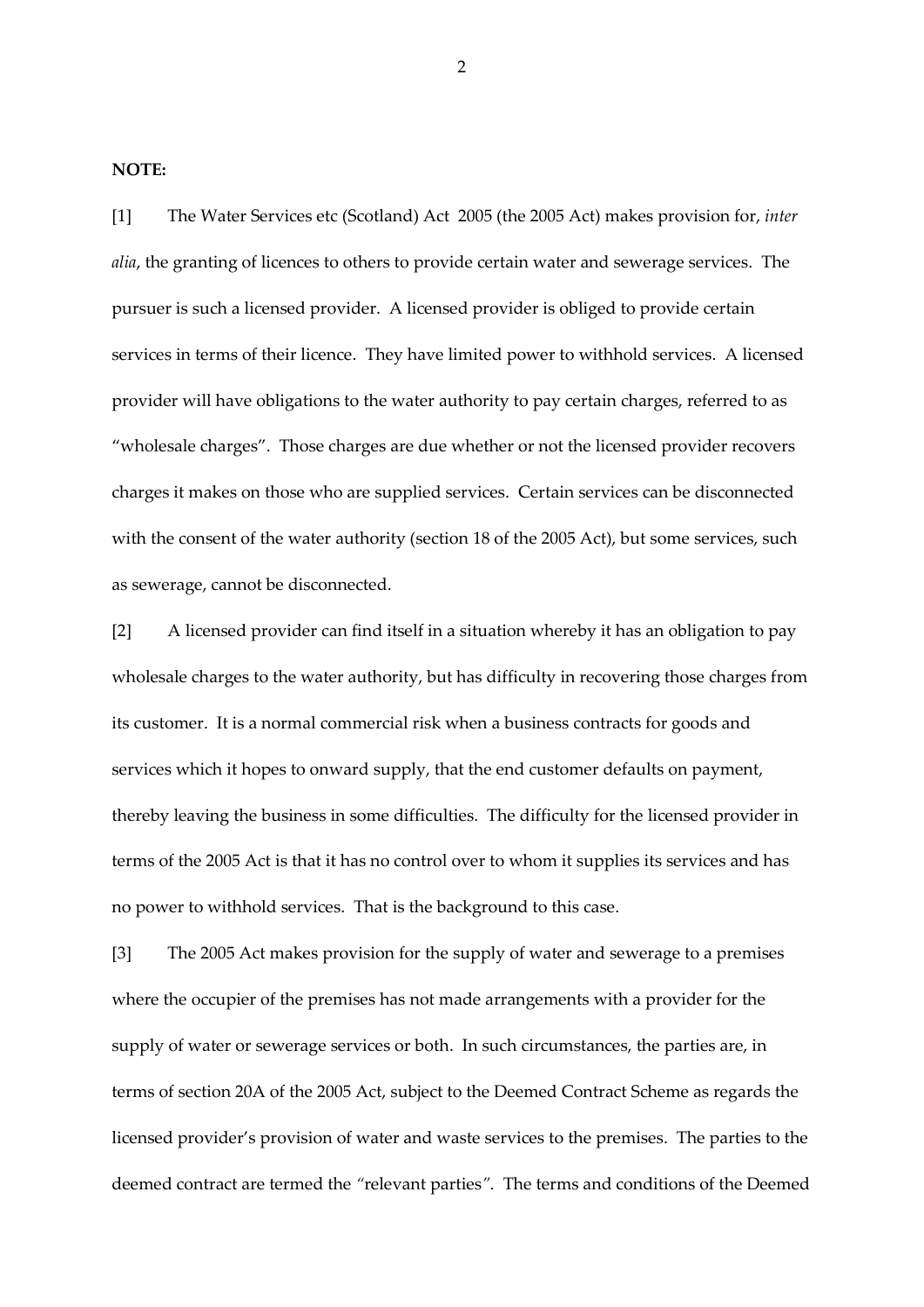Contract Scheme in terms of section 20B of the 2005 Act, are incorporated into the parties' arrangement as if they had been agreed by them. In terms of the scheme the *"*customer*"* is the "occupier of particular eligible premises or if the premises are unoccupied, the owner of the premises*".* This mirrors section 20A(8)(b) of the 2005 Act relating to Deemed Contracts which states;

"the reference to the occupier of premises are, if the premises are unoccupied, to be construed as references to the owner of the premises"

[4] In terms of the Deemed Contract Scheme, the liability for payment of water and waste services to the premises therefore falls primarily on its occupier as one of the relevant parties. In circumstances where the premises are unoccupied the liability for payment of water and waste services falls to its owner.

[5] The defender's position is that as the premises are leased, and as the lease has not been terminated, the tenant is the only one entitled to have possession. Its position is that if a party has a right to possession, no one else can occupy the premises, and the premises are effectively occupied by the tenant. I was referred by the defender to the Institutional writers and to a number of authorities on the meaning of the word *"*occupied*"*. As I understand the defender's position, in short, it was that the terms *"*possession*"* and *"*occupation*"* were used interchangeably in Scots law. Without the right to possession there could not be occupation.

[6] The dispute in this case surrounds the meaning of the terms, *"*occupier*",* 

*"*unoccupied*"* and *"*acquired*"* as used in the 2015 Act. The defender submitted that the starting point in interpreting legislation is that legislation should be construed according to the intention expressed in the language used - *Craies on Legislation* paragraph 17.1.1, and that courts should give the words used their natural meaning - *Craies*, paragraph 18.1.2. I agree. As was noted however, the court is entitled to have regard to the statute as a whole to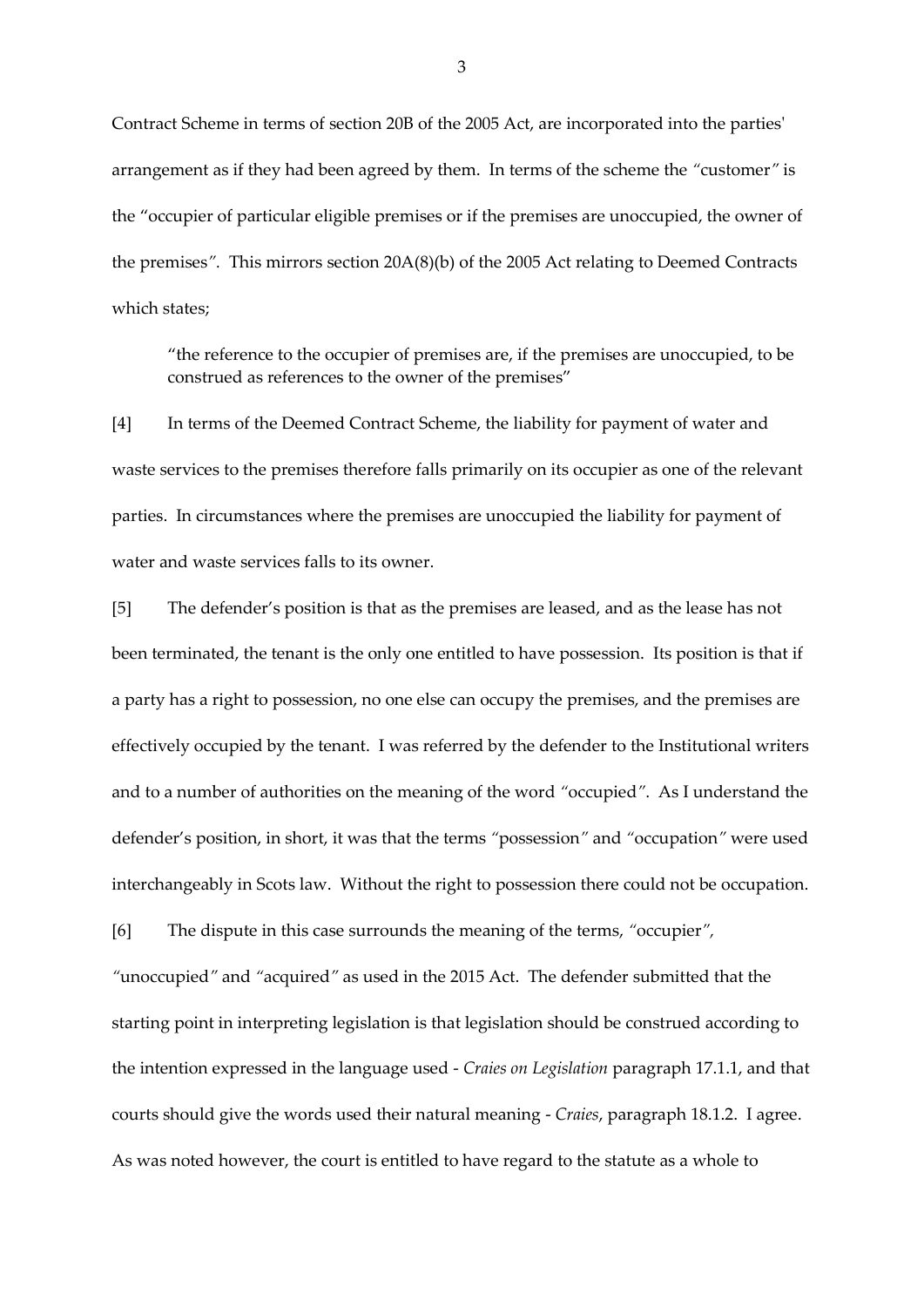determine which meaning was intended by the legislature - *Craies*, paragraph 20.1.20 and *Colquhoun* v *Brooks* (1889) 14 App Cas 493, per Lord Herschell at 506.

[7] This is relevant where there is confusion as to the meaning of the words. Where there is an ambiguity in the wording of a statute and one interpretation would produce a fair and reasonable result, and the other an absurd result, the former is to be preferred - *Craies*, paragraph 17.1.8 and Finnermore J, *Holmes* v *Bradfield* RDC [1949] 2 KB 1 at page 7, where he said:

"… the mere fact that the results of applying a statute may be unjust or even absurd does not entitle this court to refuse to put it into operation. It is, however, common practice that if there are two reasonable interpretations … of the words in an Act, the courts adopt that which is just, reasonable and sensible rather than one which is, or appears to them to be, none of those things."

[8] Both parties submitted that the other party's interpretation of the 2005 Act would create an absurdity. Considering that for the moment, it is to be assumed that Parliament, in passing legislation, does not intend to create an absurdity.

[9] The pursuer's position is that it has no control over to whom it is obliged to supply services. If, the pursuer submits, the defender's interpretation of the 2005 Act was accepted that would mean that in a situation such as in this case, where a tenant is in liquidation, the pursuer cannot possibly recover the charges for the services it provides. That is often the case in commercial transactions where a party is in liquidation. The pursuer however has no control over to whom it provides services. If however the defender chooses to do nothing with regard to the lease with a tenant in liquidation, that difficulty for the pursuer could last for many years, depending on the length of the lease. An owner/landlord on the other hand would benefit from his own inaction in refusing say to irritate a lease, in that he, even as owner, would not be liable for the charges. That, says the pursuer, does not make commercial sense and the situation is easily open to abuse.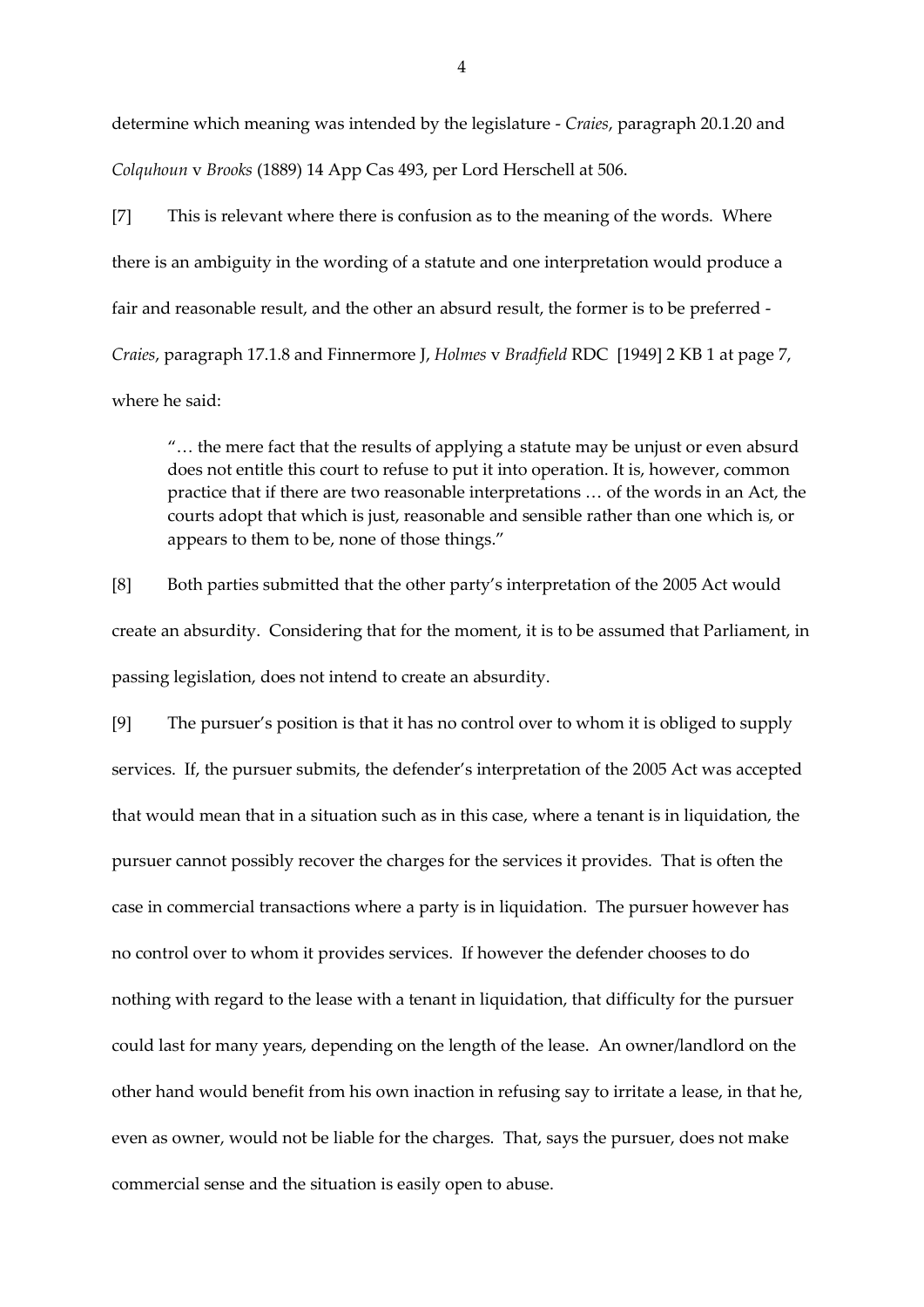[10] According to the pursuer, the pursuer's interpretation of the Act on the other hand, means that there is in place a system whereby a licensed service provider, who is subject to a deemed contract with a party it has no knowledge of, is not caught up in a lengthy liability not of its own making. Payment can be obtained from an easily identifiable party; the owner.

[11] Applying the pursuer's interpretation, the owner on the other hand (who is the only party with control over whom he contracts with) has a remedy in his own hands. He can contract so that he can take back control of the property and do with it as he wishes. That it might seem makes commercial sense. There is no injustice in that, other than the normal injustice of consensually contracting with a party who subsequently turns out to be a risk and a liability.

[12] It seems to me that the defender's interpretation of the 2005 Act gives no protection to the pursuer and, further, provides no risk for the defender.

[13] The defender however submits that it is for the licensed provider when contracting for the licence to take steps to protect his interests in the event of default by an occupier. I think it unlikely that the pursuer when entering into a licensing agreement is somehow on the same commercial footing when dealing with the water authority as an owner might be when contracting with a proposed tenant.

[14] The pursuer's interpretation provides some safety to the pursuer in a situation where it has a statutory obligation to provide services. The defender will have been able to contract with his tenant to provide it with a possible remedy in the event of default by the particular tenant it has chosen to contract with.

[15] As the pursuer stated, the pursuer is a licensed provider of water services. Licensed providers ensure that water and sewerage services provided to non-domestic premises are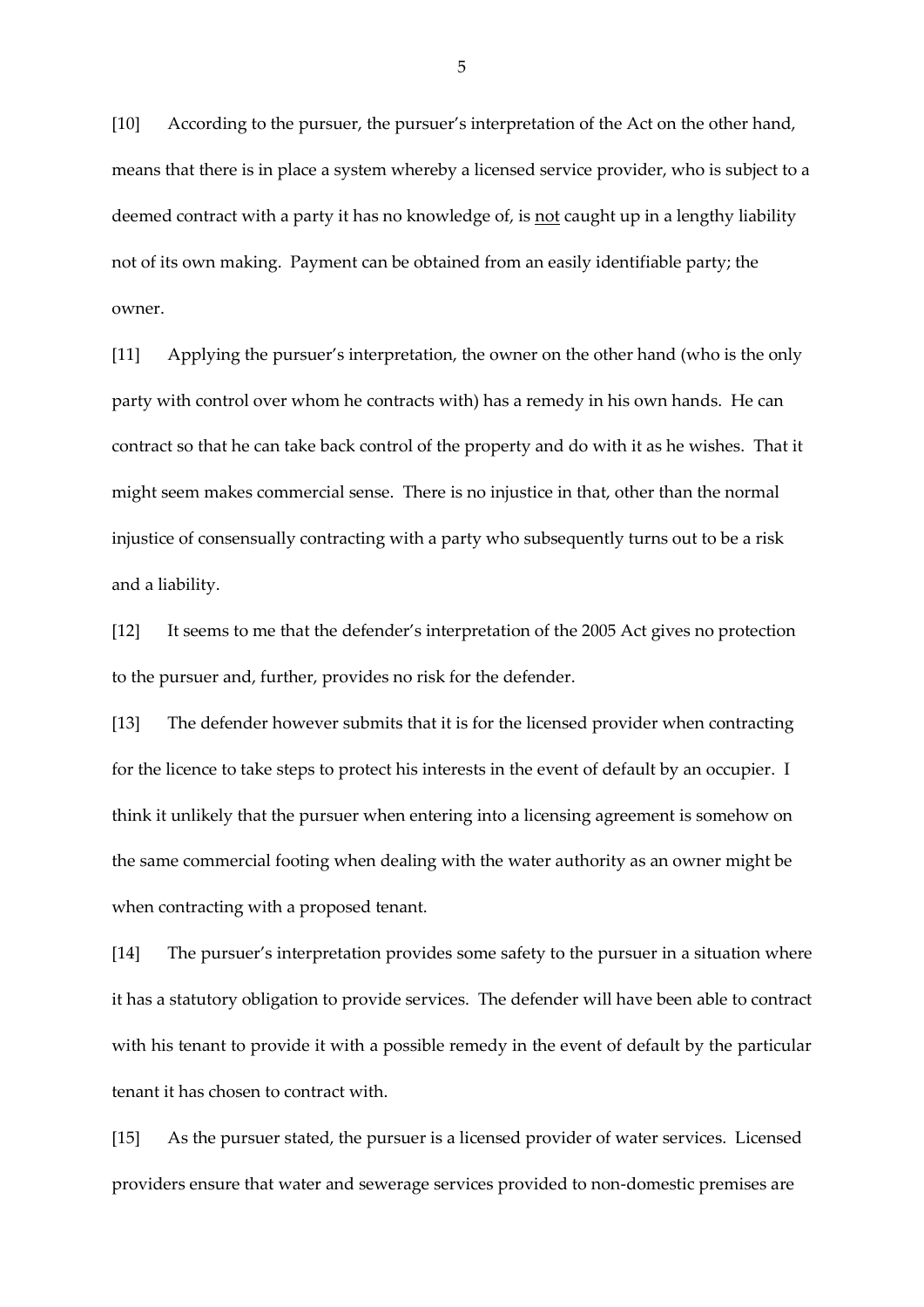billed and paid for. The pursuer acquires these services from Scottish Water. Unless premises are disconnected, the licenced provider cannot escape the liability to Scottish Water. The wholesale charges are set under a charges scheme approved by the Water Industry Commission for Scotland. The specific wording used in the legislation, which refers to the *"*occupier*"* being liable for charges failing which the *"*owner*",* is in keeping with the intention to avoid a scenario whereby the licensed provider needs to absorb water and sewerage charges because properties are unoccupied as a result of a previous occupier being unable to meet their financial obligations. I agree with the pursuer that that scenario would undermine the purpose of the legislation.

[16] The defender's interpretation envisages a scenario whereby the owner, as landlord, is able to avoid liability for "empty" premises at the expense of the licensed provider.

[17] If there is any conflict in the wording of the 2005 Act, then the interpretation favoured by the pursuer would, it seems to me, produce a fair and reasonable result, whereas that favoured by the defender, whilst not perhaps providing an absurd result, certainly would create an unfair result.

[18] The defender sought refuge for its interpretation of the 2005 Act in, amongst other resources, dictionary definitions. Where there was more than one possible meaning, the defender sought to persuade me that the meaning which supported its submissions was one which I should adopt.

#### [19] As stated in *Craies on Legislation* at 27.1.2

"Since, as has been said, the starting point for statutory construction is to give each word its natural meaning, a dictionary is likely to be a useful source of reference …

But dictionaries are compiled by persons using evidence from colloquial and published usage of various kinds, which may result in their attributing to a word a meaning that is not apt in any legal context, or in any legislative context or perhaps, in a specific legislative context. The judges will trust their own legal intuition as to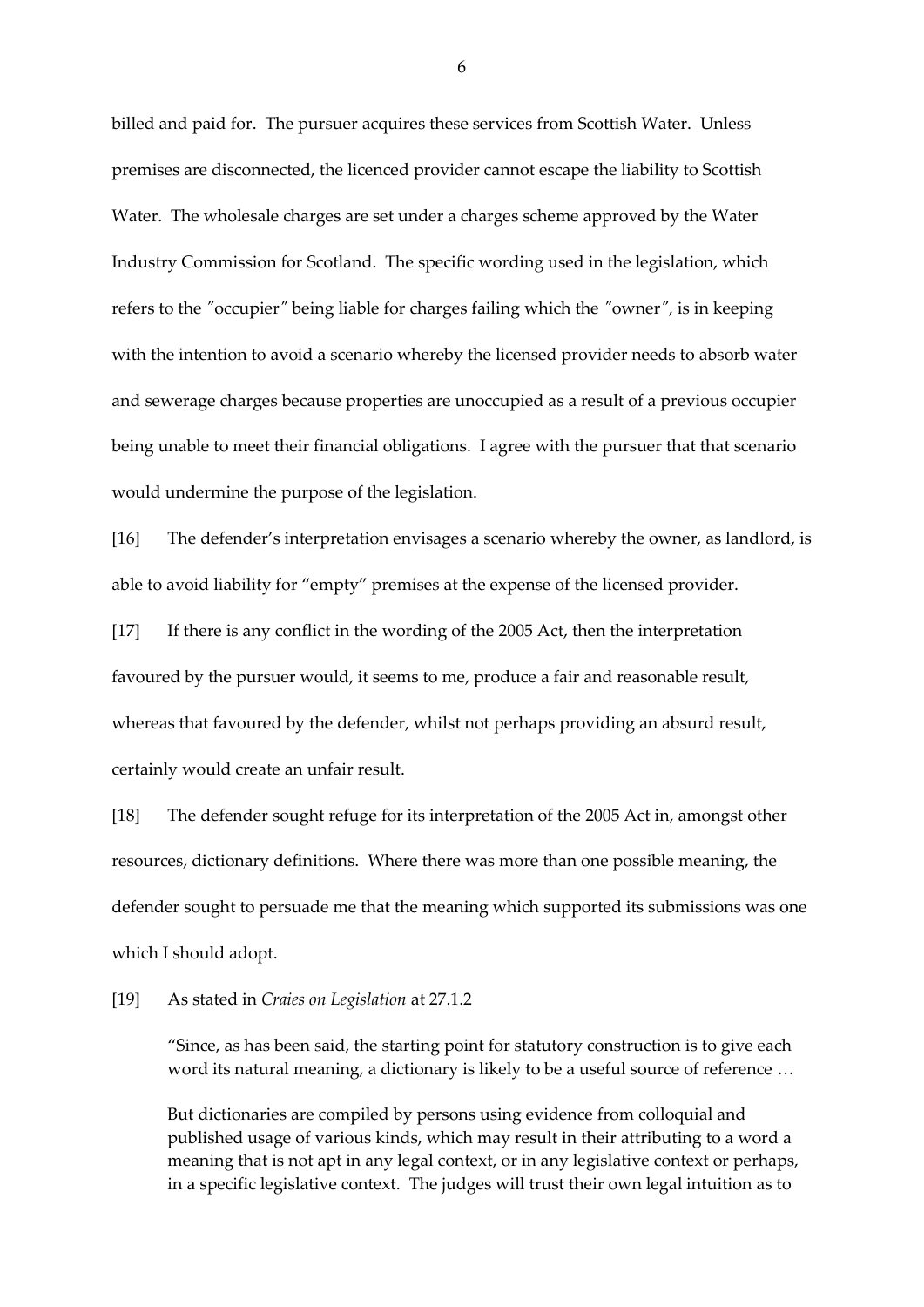the most natural meaning of an expression, whether or not a technical legal expression, in the context of an Act, more than they will trust the opinion of the editor of a dictionary as to the "average" meaning of the expressions in general literature."

[20] The defender's interpretation of the 2005 Act relied heavily on the principles of rights and obligations of parties to a lease. The defender acknowledged that an "important rule for approaching the construction of a piece of legislation is to look at the provision concerned in the context of the legislation as a whole" (*Craies on Legislation* 20.1.20). I feel the defender did not follow that rule and relied too heavily on dictionary definitions and long standing principles regarding leases, and in respect of which the 2005 Act appears to have no concern. At no point does the 2005 Act refer to a person's property rights, other than ownership. It makes no mention of the sort of right relied upon by the defender, i.e. the right of possession. It simply uses the terms *"*owner*"* and *"*occupier*".* I agree with the pursuer that this concept of owner and occupier is simple and straightforward. The pursuer referred to the case of *Ansa Logistics Ltd* v *Towerbeg Ltd* [2012] EWHC 3651 (Ch): which provided;

"41. Thus possession and occupation are separate legal concepts, although the distinction is "even to those experienced in property law, often rather elusive and hard to grasp": per Neuberger LJ, as he then was, in *Akici* v *L.R. Butlin Ltd [*2005] EWCA Civ 1296; [2006] 1 WLR 292. It is clear, however, that for the purposes of a covenant such as that in the present case, the parting with possession must be complete. The acid test for possession, as contrasted with mere occupation, lies in the right of the person in occupation to exclude others, including the tenant, from the premises. In *Clarence House Limited* v *National Westminster Bank plc* [2010] 1 WLR 1216 at 1230, Ward LJ, with whom Jacob LJ and Warren J agreed said:

'The hallmark of the right to possession is the right to exclude all others from the property in question. That is the ordinary and normal sense of the word and that is the meaning which it should be given in this covenant.'"

[21] The defender cautioned me against relying on English authorities, and submitted that the concepts of occupation and possession were interchangeable in Scots Law. I comment no more than to say the English authority simply lends support to the position the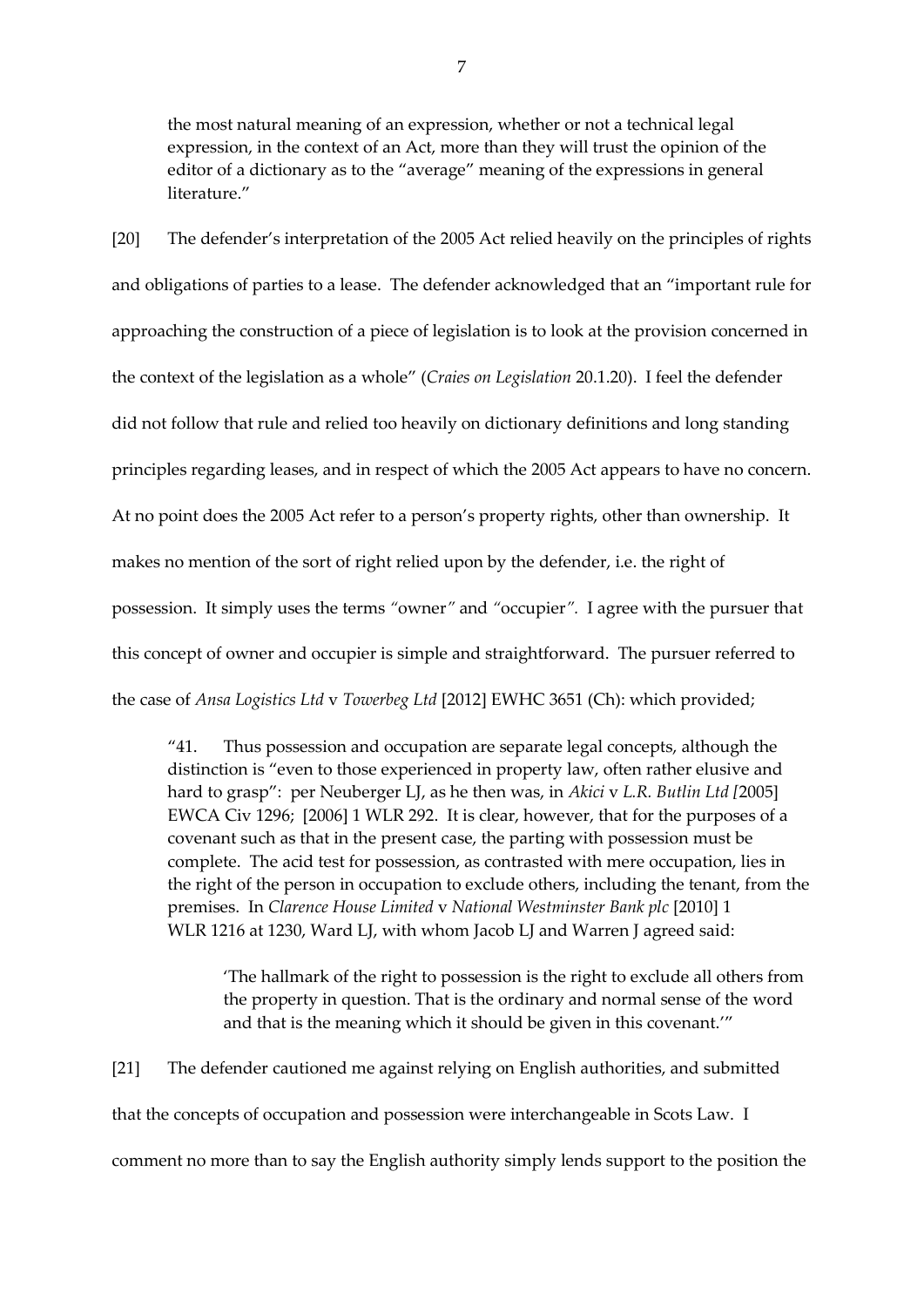pursuer has adopted in interpreting the Law of Scotland, and I do not find its interpretation runs counter to any principles of Scots Law. I was not referred to any recent Scottish authorities to suggest that the terms "possession" and "occupation" were interchangeable in the manner submitted by the defender.

[22] I was referred to the case of *P&O Property Holdings Limited* v *City of Glasgow Council* 2000 SLT 444 as authority for the defender's position. That case held that during the subsistence of a lease, entitlement to possession rested with the tenant to the exclusion of the landlord. That case was concerned with the Local Government (Scotland) Act 1966 (the 1966 Act) which provides for liability for rates of unoccupied property. That Act provides, in relation to liability for unoccupied premises, at section 24(3);

"A person entitled to possession of lands and heritages which fall within a class prescribed by regulations shall be liable to pay a rate … which would have been payable if such lands and heritages had been occupied."

[23] The 1966 Act was perhaps more concerned with rights in property, as liability attached to a person *"*entitled*"* to possession. The defender founded on the decision in that case, that it was the person entitled to possession of lands that was liable. The person *"*entitled*"* therefore could not (where a lease was in existence) be the landlord. Having said that, I can see no difference in the use and meaning of the term *"*unoccupied*"* in the 1966 and 2005 Acts. Both Acts deal with the liability for certain public services, particularly in circumstances when the premises are vacant. This is expressed as the premises being unoccupied, and as shown in *P&O Property Holdings Limited* that can be where leased premises are lying empty.

[24] The case of *P&O Property Holdings Limited* dealt with the issue of who was responsible for the payment of rates. In terms of the 1966 Act, liability attached to the person who was entitled to possession. If there was a lease in place, then that person was the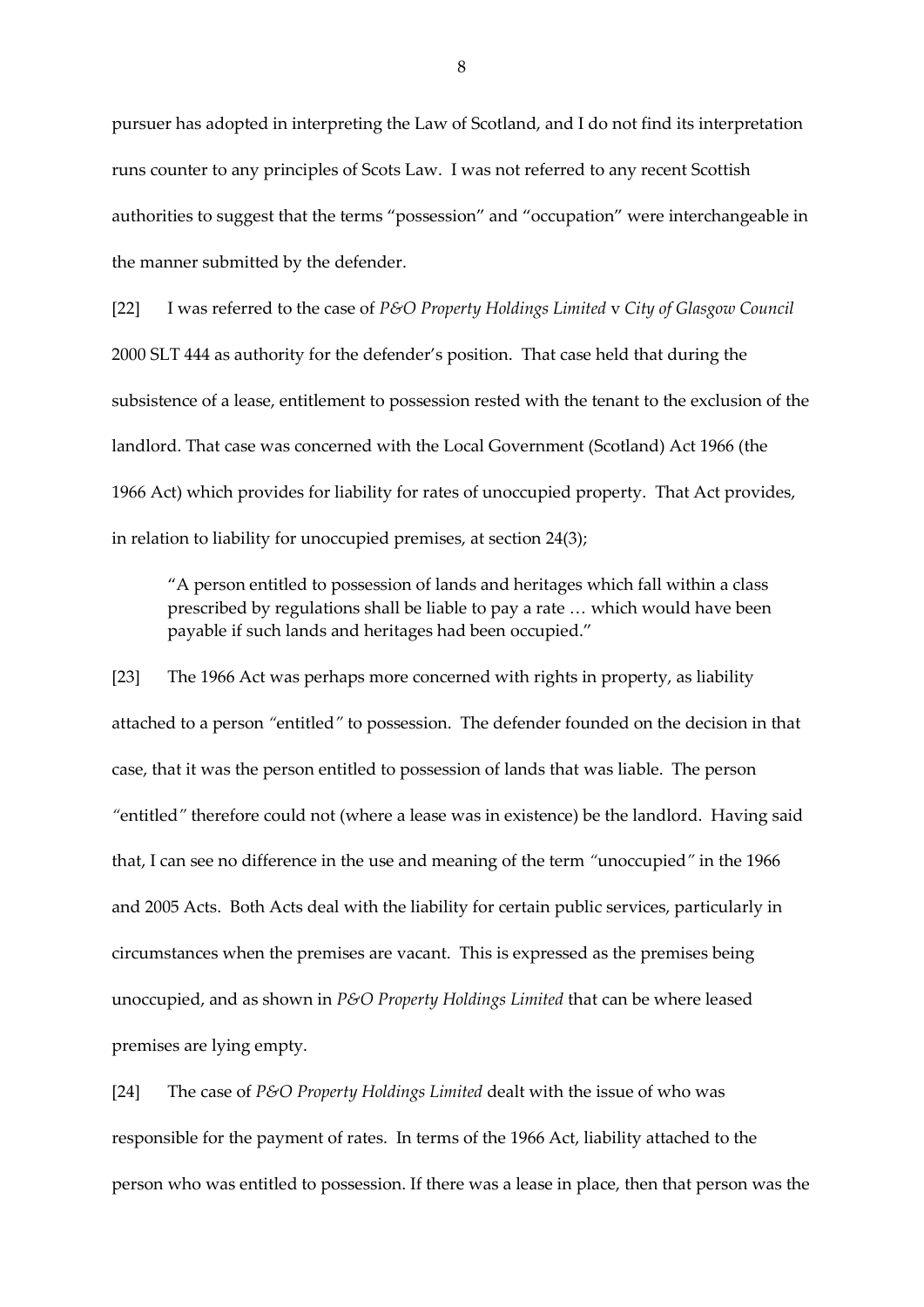tenant. The issue of the premises being unoccupied does not appear to have been in dispute. The issue on who was liable only arose because it appears to have been accepted that by the tenant going into liquidation and leaving the premises, the premises were therefore unoccupied. That is not consistent with the defender's position that if there is a lease in place with someone having a right to possession, then the premises cannot be unoccupied. [25] As I have said, I have found the case of *P&O Property Holdings Limited* to be of little help to the defender's position, as the case proceeds on the basis that the premises (which were encumbered with a tenant in liquidation) were indeed unoccupied. It is of interest that the 2005 Act did not follow the wording of the 1966 Act in providing that liability fell to "a person entitled to possession*"*. The 2005 Act adopted a different approach and stated that liability fell to the owner. In both Acts, liability fell to another when the premises became unoccupied. *"*Unoccupied*"* seems to have the same meaning in both Acts. It has nothing to do with entitlement to possession. The term *"*entitlement to possession*"* is relevant in respect of liability for rates when a property is unoccupied under the 1966 Act. It does not assist in defining *"*unoccupied*".*

[26] The defender submitted that if there was a lacuna in the 2005 Act, it was not for the Court to resolve that; it was for Parliament. I do not consider there is any lacuna in the 2005 Act. It could be thought that the case of *P&O Property Holdings Limited* showed an apparent lacuna in the 1966 Act. It showed circumstances where there could be a situation where a local government could not recover its charges from an impecunious tenant so long as a lease remained in place. It might be thought that Parliament recognised such a difficulty when it introduced the 2005 Act, as the 2005 Act is worded quite differently. It is not for me to speculate however. Quite simply, both Acts place primary liability for services on the occupier. The 2005 Act however specifically provides that if the premises are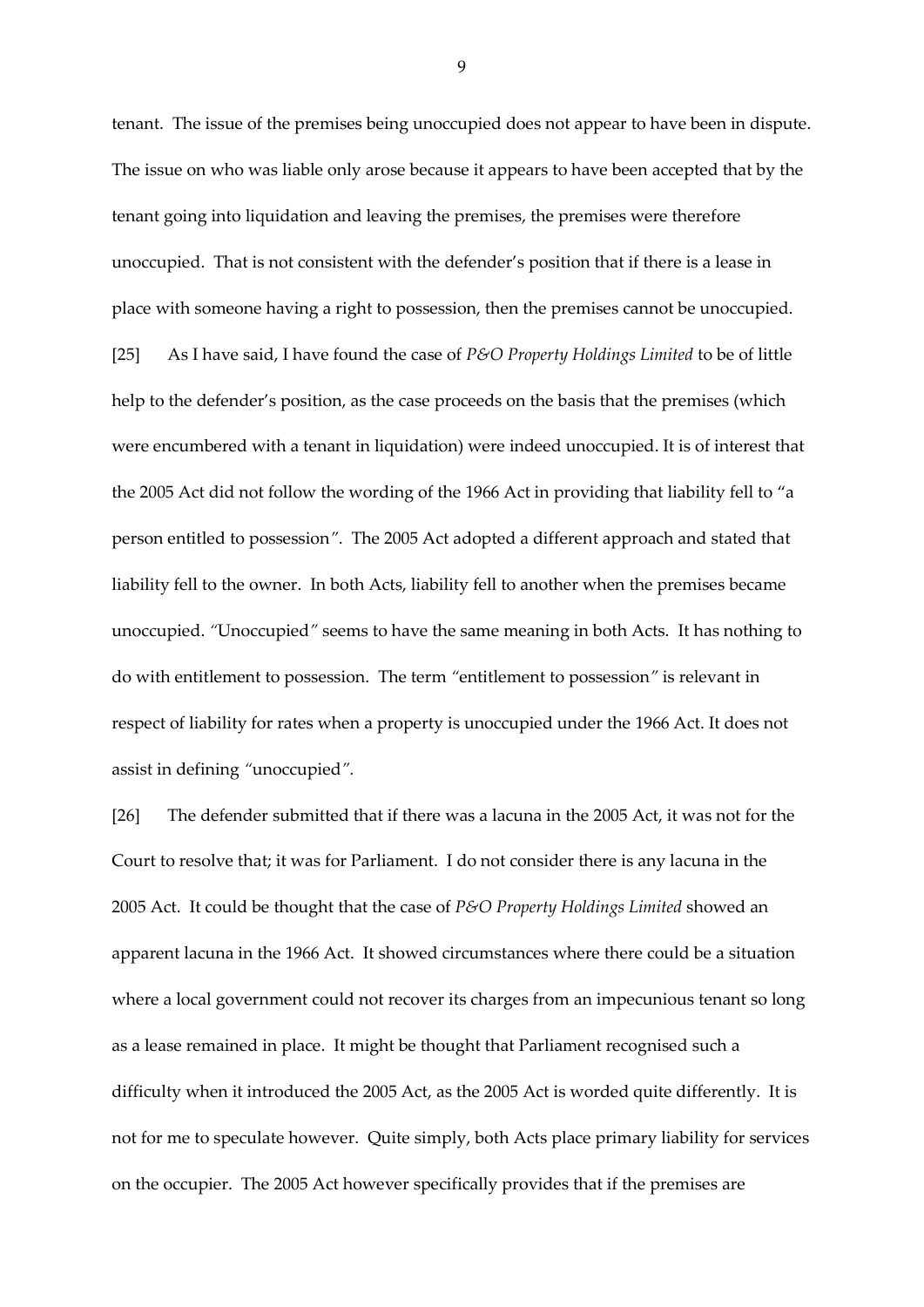unoccupied, the liability falls to the owner. The Act avoids any mention of persons entitled to possession. It could be said the 2005 Act is much more straightforward than the 1966 Act. There is no need to consider entitlement to possession, and it is easy to identify an owner. One does not require to consider leases or licenses etc. It seems to me the 2005 Act is much more straightforward.

[27] The 2005 Act clearly sets out who may be liable for the relevant charges. When acquiring the premises as occupier (e.g. as a tenant) that occupier becomes liable for the charges. The 2005 Act does not follow the wording of the 1966 Act. The 2005 Act does not say at what point someone acquires the right to possess. It specifically states *"*the occupier*".*  To me that means someone who takes up occupation or is in occupation, rather than someone who simply has a right to possess. Whilst there may be joint and several liability for failure to notify of changes in occupation, only one party at a time is liable in terms of the Act for the relevant charges. In terms of section 20A (8) (b) the owner's liability in terms of the Act only comes into being when the premises are unoccupied. That is simple and straightforward.

[28] It is difficult to reconcile this statutory provision with the defender's interpretation of *"*unoccupied". The defender's argument, as I understand it, is that if someone is entitled to possession (e.g. a tenant), the premises cannot be unoccupied. Yet (section 24(3) of the 1966 Act) provides that such a person (i.e. someone entitled to possession) should (where premises are unoccupied – as per section 24 (1) and (2)) pay a charge (at a reduced rate) as if the premises were occupied. It is clear the Act intends that premises can be unoccupied notwithstanding someone has an entitlement to occupy.

[29] If there is any doubt as to what is meant by *"*unoccupied*"*, then one can look for support to section 20C of the 2005 Act, which provides that notification of occupancy is to be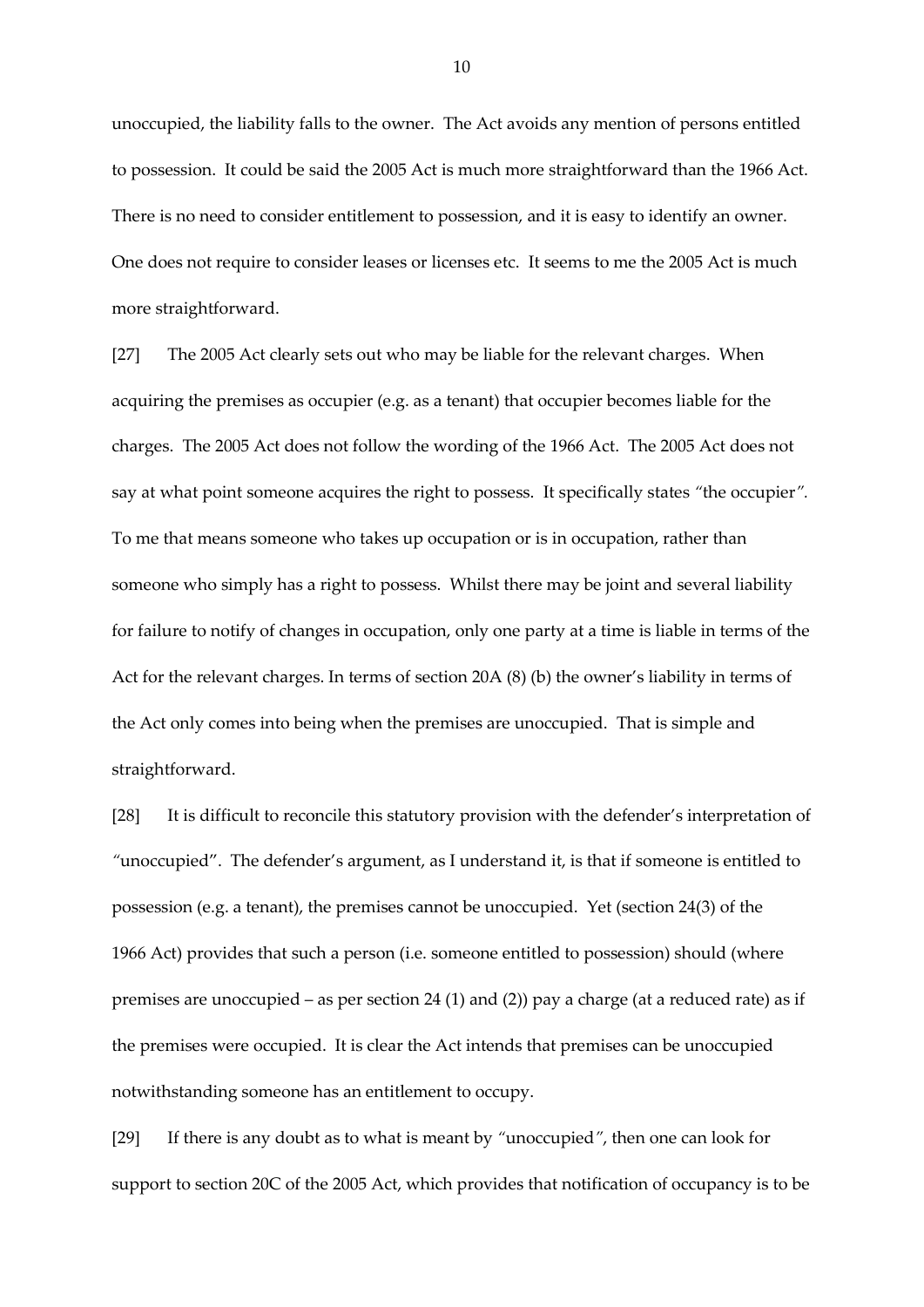given in certain circumstances, one of those being where there is a change of occupancy because the premises have become *"*vacant*".* The emphasis therefore seems to be on the existence of a physical presence in the premises. In looking at what is meant by *"*vacant*"* the defender again sought refuge in the dictionary which included the wording *"*unoccupied*".*  It also said it meant *"*not in use*".* Whilst a dictionary search might produce a number of possible meanings for *"*vacant*",* a common meaning is that something is empty or not in use. That definition is consistent with *"*unoccupied*"* as set out in the Act. That definition is also consistent with what must be the intention of the 2005 Act, to aid in the recovery of charges for empty property or where the occupier has deserted the premises.

[30] I find the pursuer's argument, that the word *"*because*"* ties the words *"*change in occupancy*"* to the words *"*have fallen vacant*"* in section 20C(2) of the 2005 Act, to be attractive. Plainly this means that if premises have "fallen vacant" that means there has been a change in occupancy (as that concept should be understood in terms of the 2005 Act). There need be no change in the person entitled to occupy or indeed in the title itself, e.g. the lease does not require to be irritated. With heritable property, someone is always entitled to possession, be that the owner or perhaps a tenant. To accept the defender's argument (that if someone is entitled to possession the premises were classed as occupied) would mean that premises could never be unoccupied, as someone would always have the entitlement to possess.

[31] It was submitted that as the word *"*acquired*"* was used in the legislation, it must have a role. Clearly where unoccupied premises change ownership, the new owner would only be liable from the date he *"*acquired*"* ownership. There is support for that in paragraph 17 of the Deemed Contract Scheme. Paragraph 17 does not sit well with the defender's interpretation of *"*acquired*".* Paragraph 17 provides;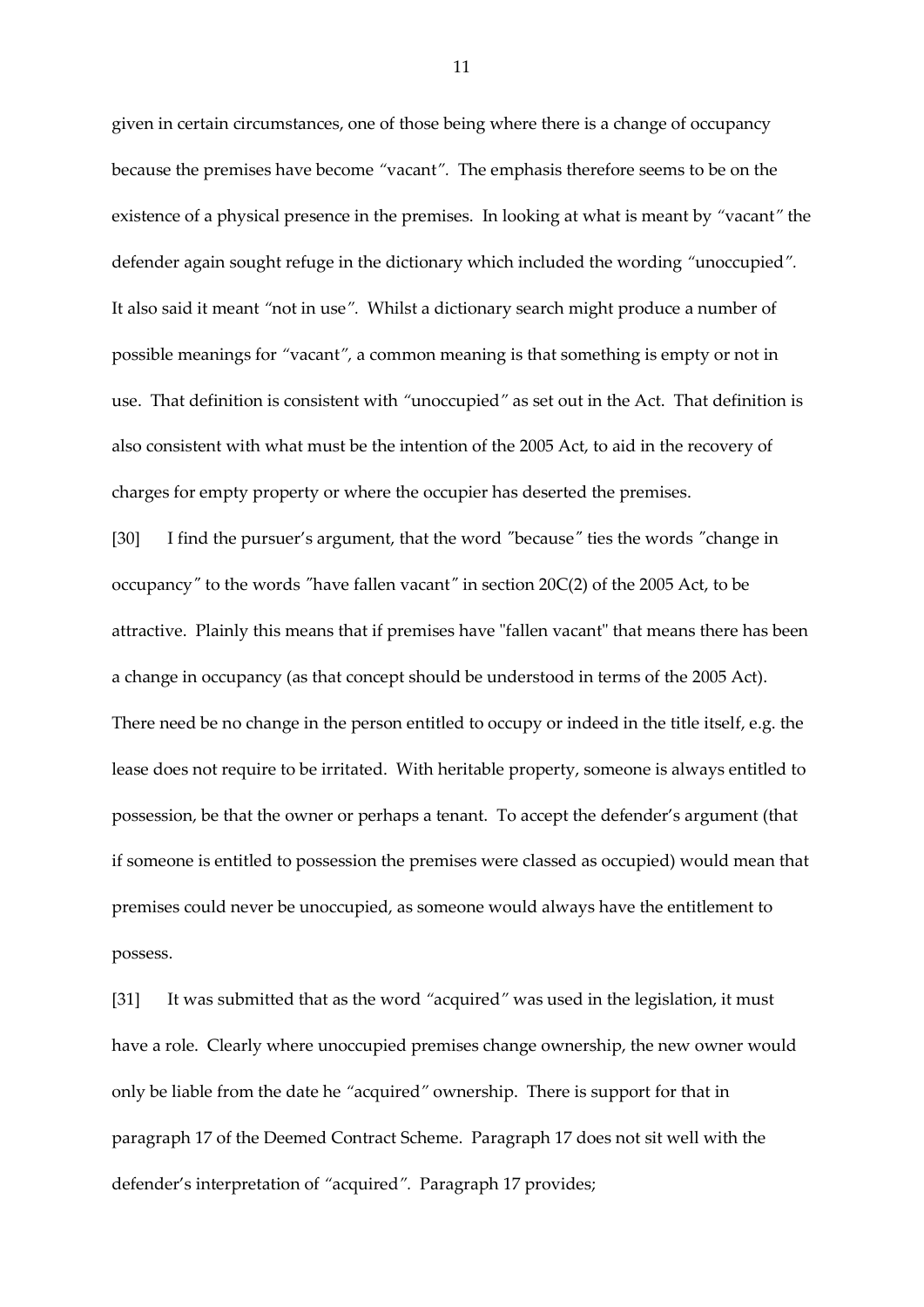"17.  $\ldots$  For the avoidance of doubt, for the purpose of this paragraph 17, (a) 'acquired' by **an occupier shall mean where an occupier takes occupation of a premises** or where an occupied premises which was previously disconnected is reconnected, and (b) 'acquired' by an owner shall mean where an owner takes ownership of a vacant premises, or where **a premises which the owner already owns becomes vacant by virtue of an occupier ending their occupation of such premises where no new occupier takes occupation** or where a vacant premises which was previously disconnected is reconnected …"

[32] It was submitted by the defender that I could not use paragraph 17 as to an aid to interpretation of the Act, as only Part B of the Scheme had been incorporated into the Act. Without reaching a conclusion on that, I can see no difficulty in looking at the scheme to see if it lends support to a particular and reasonable interpretation of the Act. Paragraph 17 deals comprehensibly with the term *"*acquired". It is entirely consistent with the pursuer's interpretation of when an owner becomes liable in terms of the 2005 Act. It is entirely at odds with the defender's more strained interpretation of the term *"*acquired*".*

[33] I do not see any difficulty with the use of the word *"*acquired*"* in the Act when referring to an owner if a common sense approach is adopted. Section 20A(6) provides that the "arrangements" (for the provision of services, which would include liability for payment) are effective;

"(6)  $\ldots$  as from the later of  $-$ 

(a) the day on which the premises began to receive those services,

(b) the day on which the occupier acquired the premises,

(c) the day on which section 32 of the Water Resources (Scotland) Act 2013 came into force."

[34] The owner of premises is the heritable proprietor. There can be no doubt that he will have *"*acquired*"* ownership when he took title to the property. The Act provides for an occupier acquiring the premises; "(b) the day on which the occupier acquired the premises,". In cases where the relevant person concerned is not the owner, this would be the point at which they take physical occupation of the premises. In cases where section  $20A(8)(b)$  of the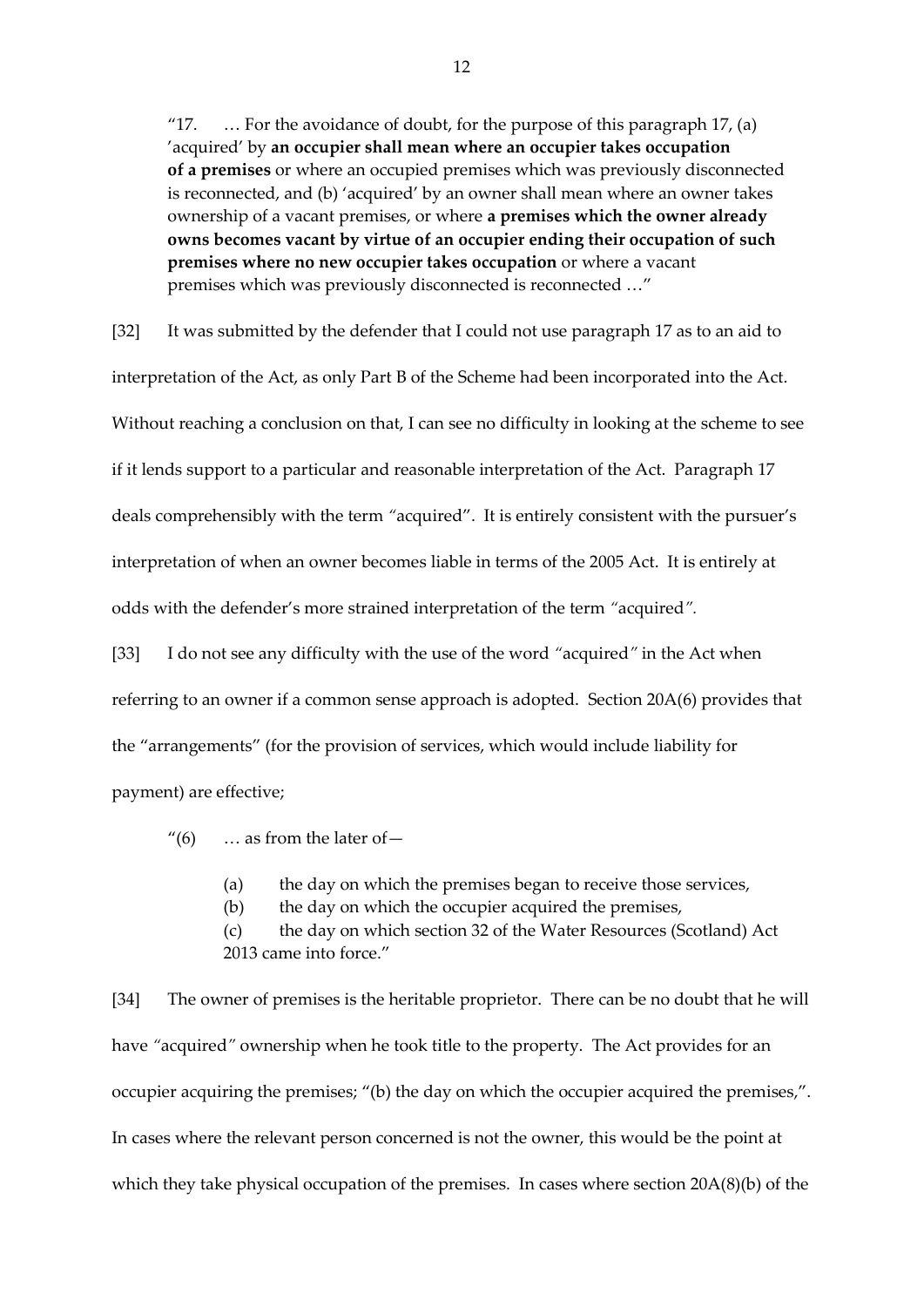2005 Act applies, in that the relevant person is an owner, this would be the point at which they either take title to the premises or where premises previously occupied by another party become unoccupied. I am satisfied that the defender's definition of *"*acquired*"* stretches the English language when applied to ownership of heritable property to fit with the defender's interpretation of *"*unoccupied". I prefer the plain, ordinary use of the word when applied to the time when an owner obtains heritable property, i.e. when title is transferred into his name. There is no difficulty in applying that interpretation. An owner will be liable from the date he took title in his name, other than for periods when someone else is in occupation.

[35] The defender states that in dealing with the issue before the Court it is essential to have in mind what the concept of a lease involves. The defender may very well be right in what it says about the competing interests in leases, and the owner's lack of right to possession, and indeed the pursuer appears in the main to accept the defender's view on the principles of leases. Not only is a lease something which the owner contracted for but it is also something which the owner has a remedy for when there is a difficulty with the lease. I do not consider however that that is relevant to the issue before this Court.

[36] The defender states that so long as a lease is in place the owner is restrained from using the subjects as his own. That is a matter of contract, and where the tenant physically departs from the property, then in normal commercial agreements the tenant is likely to be in breach of the lease and any restraint of use by the landlord is likely to be caused by selfrestraint.

[37] The defender submitted that the Court should be cautious about distinguishing *"*possession*"* and *"*occupation*"*, as suggested by the pursuer. But that seems to be exactly what the 1966 Act did when providing for liability for rates. It provided that once a state of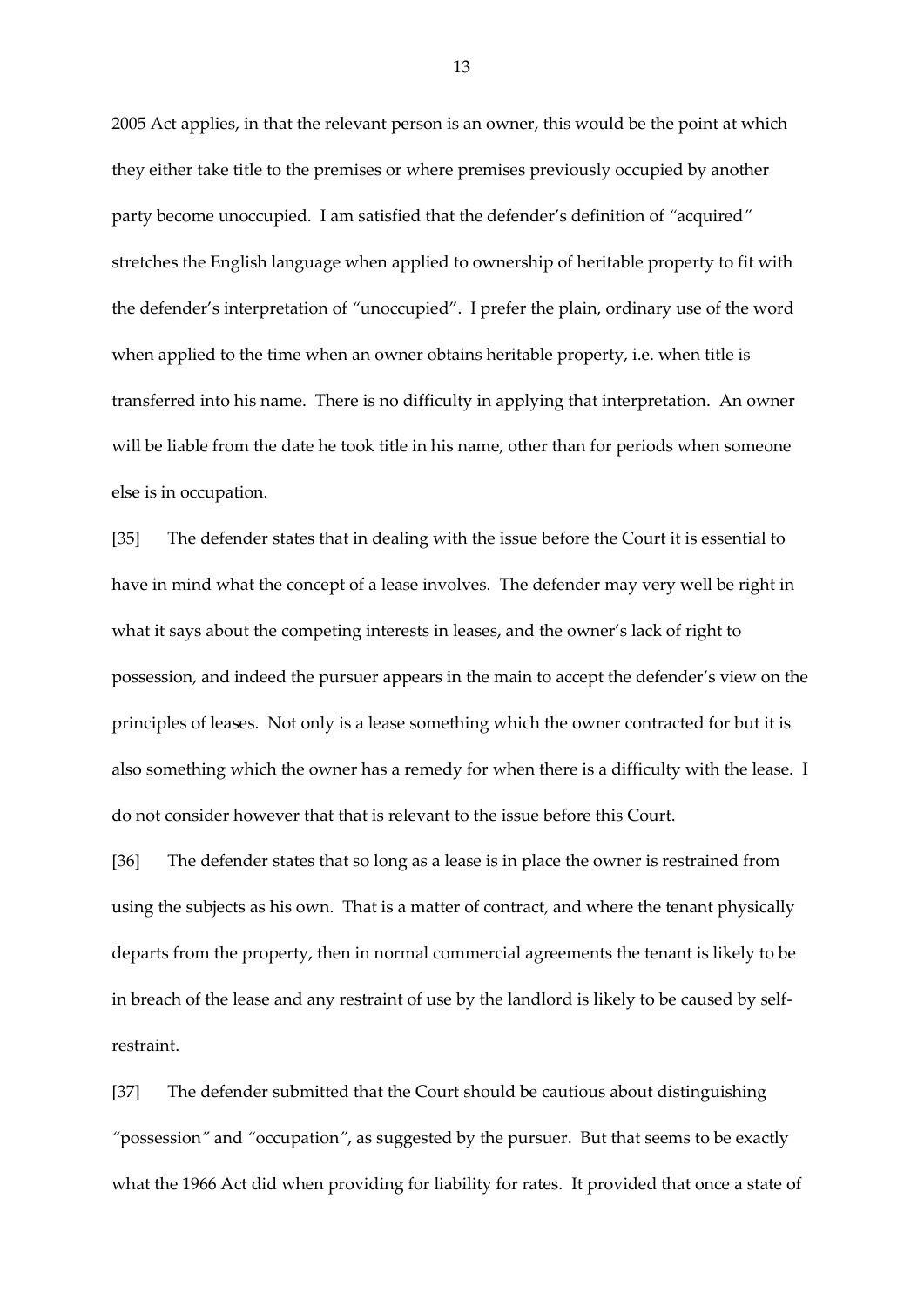occupation (i.e. unoccupied) had been reached, the focus was switched to possession, i.e. to the person who was entitled to possess.

[38] The defender submitted that if the intention of the legislature had merely been that premises become unoccupied when they become physically empty, there would have been no requirement for the owner to acquire the premises under section 20A(6)(b) before the liability to pay the water and sewerage charges is triggered. In my view, it is the position however that if the intention of the legislature had been that premises become *"*unoccupied*"*  when they become physically empty then, without the legislation providing that liability for an owner commences only when he acquires the premises, it could be argued that a new owner who acquires premises which are subject to a lease, but are physically empty, becomes liable for the whole of the period the subjects were vacant, rather than for simply the period of vacancy during his ownership.

[39] Whilst there is clearly a dispute between the parties as to how they interpret the wording of the 2005 Act, I am satisfied that there is no ambiguity in the wording of the legislation. Giving the terms used in the Act their ordinary and natural meaning as explained above, produces, as might be expected, a fair and reasonable result. There is no need to delve into the writings of the Institutional writers or to various alternative dictionary definitions of particular words. Not only is there no confusion that makes that necessary, to do so and to interpret matters as the defender does, would in fact, in my view, lead to an unfair, and possibly bordering on an absurd, result in a modern commercial world.

[40] The premises are currently vacant. I am satisfied that notwithstanding the premises are subject to a lease, they are currently unoccupied for the purposes of the 2005 Act. In those circumstances, the premises being unoccupied, the defender as owner of the premises,